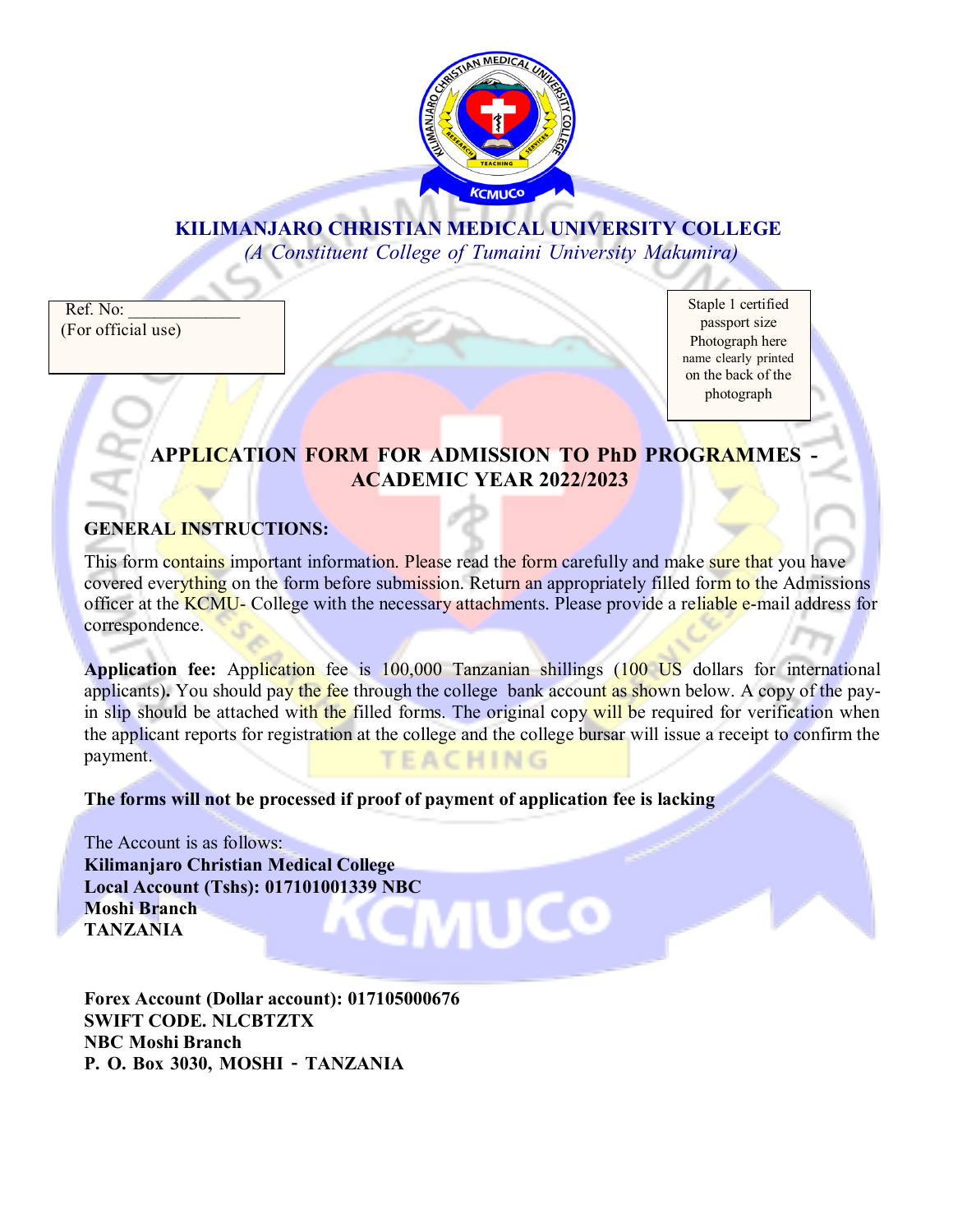#### **PHD PROGRAMMES ACADEMIC YEAR 2020/2021**

### **(PLEASE TICK ON THE PROGRAMME OF YOUR CHOICE)**

#### **Doctor of Philosophy (PhD) in Clinical Sciences** ( ) **Doctor of Philosophy (PhD) in Public Health** ( )  **Doctor of Philosophy (PhD) in Biomedical Sciences** ( )

**Attachments:** When returning the filled application form (as hard copy), the following papers should be attached:

- i) A copy of the bank pay-in slip as evidence for having paid the application fee
- ii) A copy of certified Secondary school certificates and transcriptsindicating academic Performance
- iii) Proof of availability of sufficient funds to pursue the programme.
- iv) Undergraduate degree certificate and transcript.
- v) Master degree certificate and transcript.
- vi) Curriculum Vitae with names and contacts of three referees
- vii) List of publications and awards (if any)
- viii) TOEFL iBTTM score of 65 and above (non-English speaking)
- ix) A medical examination form
- x) Preliminary PhD research proposal of at least 15 pages.
- xi) Students with foreign certificates must bring certificates of **Verification of Foreign Award** obtainable from Tanzania Commission for Universities (TCU) through this link [\(https://www.tcu.go.tz\)](https://www.tcu.go.tz/).

Duly filled documents and forms to be sent to:

**Admissions Officer Kilimanjaro Christian Medical College P. O. Box 2240, MOSHI, Tanzania Telephone 255-27-2753616 Fax: 255-027-2751351 TEACHING Email: [admission@kcmuco.ac.tz](mailto:admission@kcmuco.ac.tz)** Web page: [http://www.kcmuco.ac.tz](http://www.kcmuco.ac.tz/)

#### **NOTE:**

- (i) Please fill the form using block (capital) letters
- (ii) Names in which you'll be registered with are those which appear on your form IV (i.e. CSEE) certificate.

 $\mathcal{L}_\mathcal{L} = \mathcal{L}_\mathcal{L} = \mathcal{L}_\mathcal{L} = \mathcal{L}_\mathcal{L} = \mathcal{L}_\mathcal{L} = \mathcal{L}_\mathcal{L} = \mathcal{L}_\mathcal{L} = \mathcal{L}_\mathcal{L} = \mathcal{L}_\mathcal{L} = \mathcal{L}_\mathcal{L} = \mathcal{L}_\mathcal{L} = \mathcal{L}_\mathcal{L} = \mathcal{L}_\mathcal{L} = \mathcal{L}_\mathcal{L} = \mathcal{L}_\mathcal{L} = \mathcal{L}_\mathcal{L} = \mathcal{L}_\mathcal{L}$ 

Tittle of Research Topic:

#### **A. PERSONAL PARTICULARS:**

- (i) Surname (Block letters)
- (ii) First Name in Full (Block letters)
- (iii) Middle names in full (Block letters)
- $(iv)$  Sex: Male Female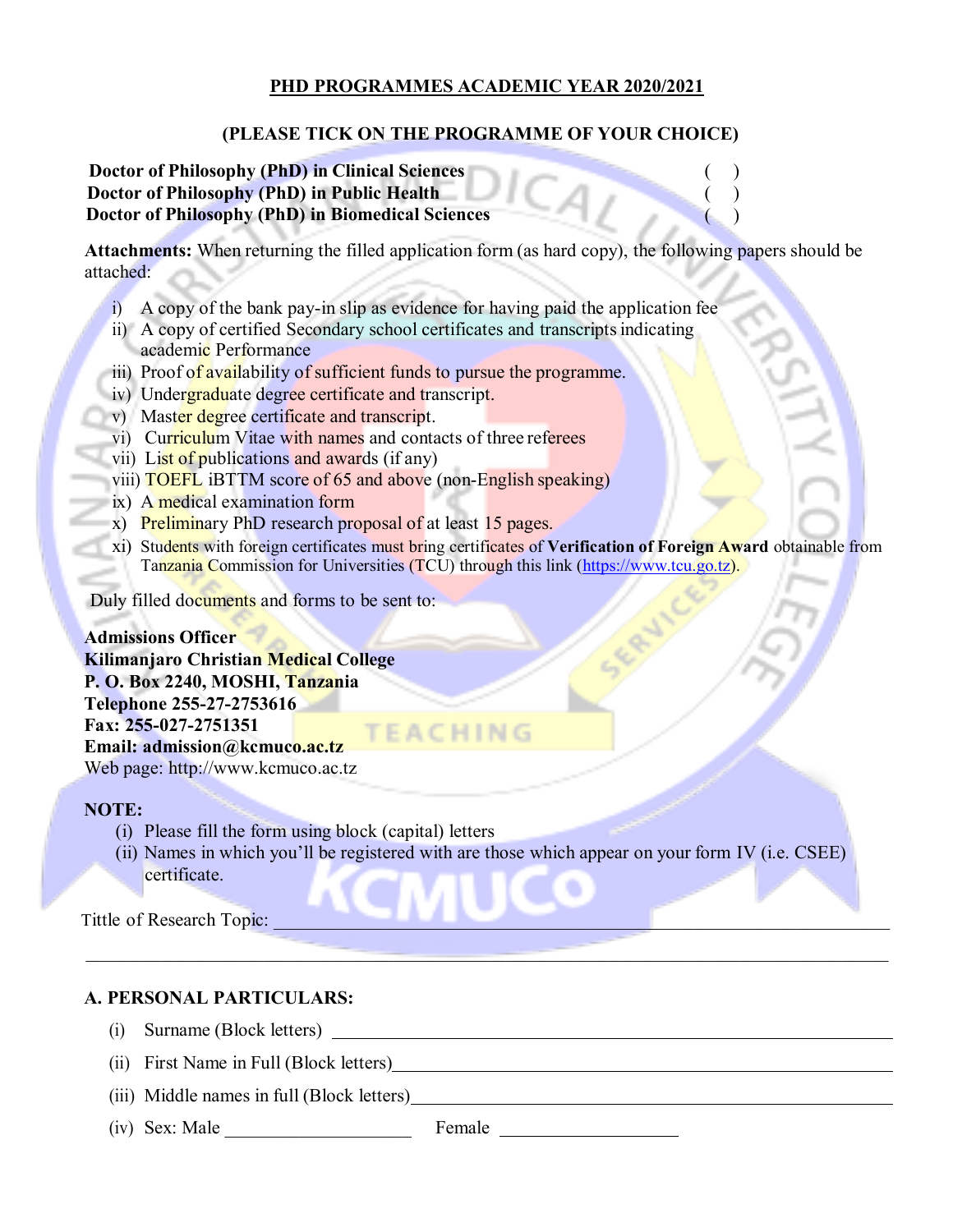| Date of Birth: Date<br>(v)                                                                                                                                                                                                           | Month                                | $Year$ and $Year$ and $Year$ and $Year$ and $Year$ and $Year$ and $Year$ and $Year$ and $Year$ and $Year$ and $Year$ and $Year$ and $Year$ and $Year$ and $Year$ and $Year$ and $Year$ and $Year$ and $Year$ and $Year$ and $Year$ and $Year$ and $Year$ and $Year$ and $Year$ and $Year$ and $Year$ and $Year$ a |
|--------------------------------------------------------------------------------------------------------------------------------------------------------------------------------------------------------------------------------------|--------------------------------------|-------------------------------------------------------------------------------------------------------------------------------------------------------------------------------------------------------------------------------------------------------------------------------------------------------------------|
| (vi)                                                                                                                                                                                                                                 |                                      |                                                                                                                                                                                                                                                                                                                   |
|                                                                                                                                                                                                                                      |                                      |                                                                                                                                                                                                                                                                                                                   |
| (viii) Religion:                                                                                                                                                                                                                     |                                      |                                                                                                                                                                                                                                                                                                                   |
| Citizenship:<br>(ix)                                                                                                                                                                                                                 |                                      |                                                                                                                                                                                                                                                                                                                   |
| Current Address to which information should be mailed. Email:<br>(x)                                                                                                                                                                 |                                      |                                                                                                                                                                                                                                                                                                                   |
| Phone: Fax:                                                                                                                                                                                                                          |                                      |                                                                                                                                                                                                                                                                                                                   |
| Postal Address:                                                                                                                                                                                                                      | ١                                    |                                                                                                                                                                                                                                                                                                                   |
| <b>B. MEDICAL INFORMATION:</b>                                                                                                                                                                                                       |                                      |                                                                                                                                                                                                                                                                                                                   |
| Do you have any physical or communication disabilities? (Tick/whichever is applicable):<br>(i)                                                                                                                                       |                                      |                                                                                                                                                                                                                                                                                                                   |
| Vision: Mobility: Speech: Hearing: Others:                                                                                                                                                                                           |                                      |                                                                                                                                                                                                                                                                                                                   |
| If any of the above is present give details of disability <b>the contract of the same of the same of the same of the same of the same of the same of the same of the same of the same of the same of the same of the same of the</b> |                                      |                                                                                                                                                                                                                                                                                                                   |
| Duration of the disability:<br>(ii)                                                                                                                                                                                                  |                                      |                                                                                                                                                                                                                                                                                                                   |
|                                                                                                                                                                                                                                      |                                      |                                                                                                                                                                                                                                                                                                                   |
| <b>C. ACADEMIC QUALIFICATIONS:</b>                                                                                                                                                                                                   |                                      |                                                                                                                                                                                                                                                                                                                   |
|                                                                                                                                                                                                                                      | 1 <sub>st</sub> Degree<br>2nd Degree | 3rd Degree                                                                                                                                                                                                                                                                                                        |
| Awarding University/College:                                                                                                                                                                                                         |                                      |                                                                                                                                                                                                                                                                                                                   |
| Year of Award:                                                                                                                                                                                                                       |                                      |                                                                                                                                                                                                                                                                                                                   |
| <b>GPA/Grade Average</b>                                                                                                                                                                                                             |                                      |                                                                                                                                                                                                                                                                                                                   |
| Class: (if applicable)                                                                                                                                                                                                               |                                      |                                                                                                                                                                                                                                                                                                                   |
|                                                                                                                                                                                                                                      |                                      |                                                                                                                                                                                                                                                                                                                   |
| D. PROFESSIONAL AWARDS:                                                                                                                                                                                                              |                                      |                                                                                                                                                                                                                                                                                                                   |
| Award Name:<br>(i)                                                                                                                                                                                                                   |                                      |                                                                                                                                                                                                                                                                                                                   |
| (i)                                                                                                                                                                                                                                  |                                      |                                                                                                                                                                                                                                                                                                                   |
| (iii) Duration of Programme:                                                                                                                                                                                                         |                                      |                                                                                                                                                                                                                                                                                                                   |
| (iv) Year of Award:                                                                                                                                                                                                                  | <b><i>Longitude Company</i></b>      |                                                                                                                                                                                                                                                                                                                   |
|                                                                                                                                                                                                                                      |                                      |                                                                                                                                                                                                                                                                                                                   |
| PROFESSIONAL/WORKING EXPERIENCE:<br>Е.                                                                                                                                                                                               |                                      |                                                                                                                                                                                                                                                                                                                   |
| (i)                                                                                                                                                                                                                                  |                                      |                                                                                                                                                                                                                                                                                                                   |
| (ii)                                                                                                                                                                                                                                 |                                      |                                                                                                                                                                                                                                                                                                                   |
|                                                                                                                                                                                                                                      |                                      |                                                                                                                                                                                                                                                                                                                   |

F. Indicate if Permission has been given by a current employer: